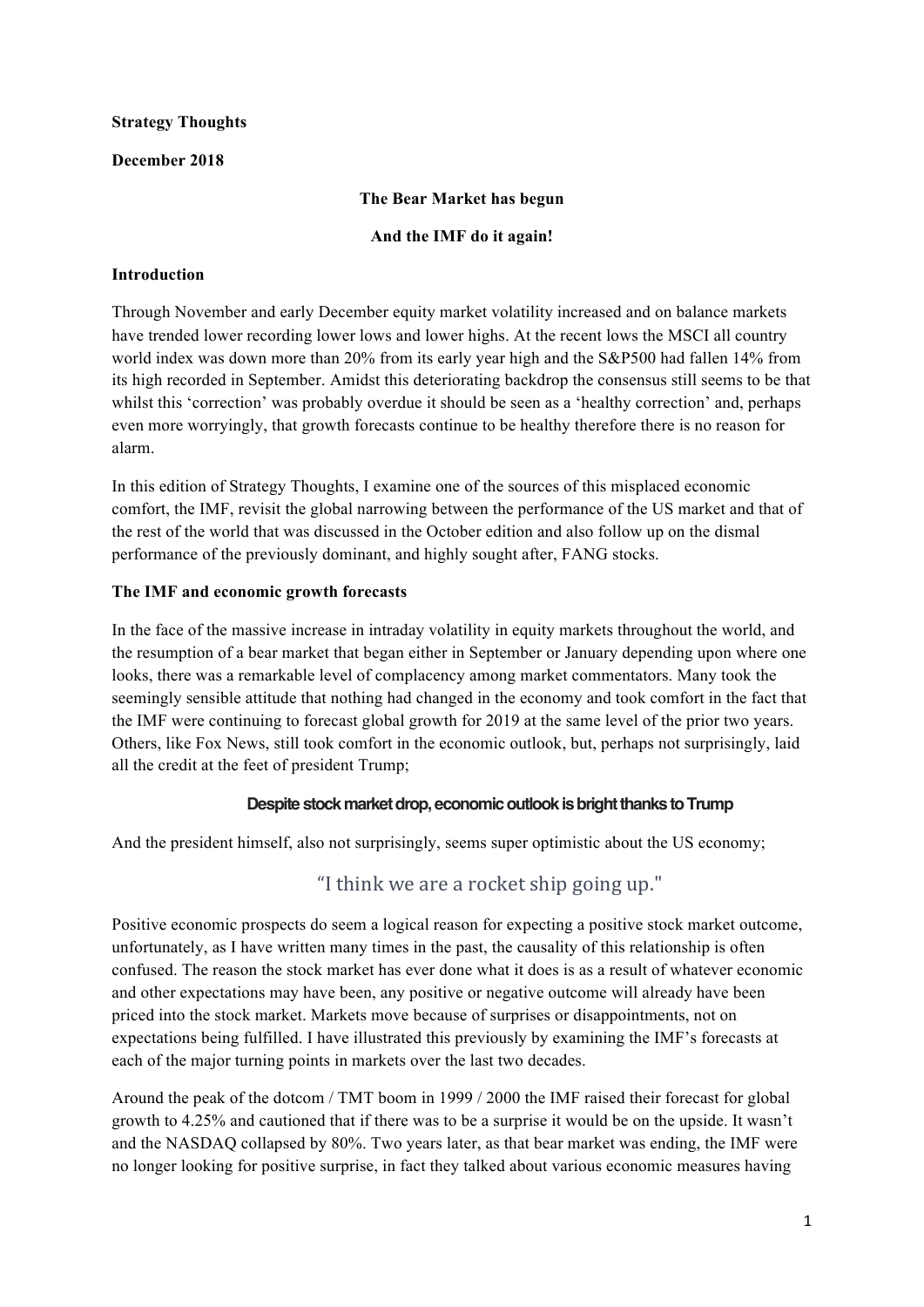'stagnated' and forward looking indicators having 'generally weakened'. From that miserable backdrop a great stock market and economic boom began and by mid 2007 the IMF was regularly upgrading their outlook, ultimately publishing their most aggressive global growth forecast ever, 5.2%, just ahead of the onset of the worst bear market and economic contraction since the 1930s. At the last important turning point, in March of 2009, as the most recent, and longest ever, bull market was just beginning, the organisation forecast their bleakest outlook ever, a remarkable reversal in the space of just eighteen months, but then it is amazing what an historic bull, or bear, market will do to expectations.

Now investors are being encouraged to 'not panic', to take comfort in what is supposedly still a wonderful economy, and to treat this current setback as nothing more than a buying opportunity and a 'healthy correction'.

# **Tech Stocks Going Through 'Healthy Correctio,' RBC Capital's Mahaney Says** Bloomberg 13 December

**Blockchain Research Institute's Alex Tapscott: Bitcoin's Price was Artificial, Healthy Correction Happening** By Bitcoin Exchange Guide News Team - November 28, 2018

# **Markets at 'Healthy Correction' Inside a Bigger Bull Market, Lloyd Says** Bloomberg Oct.11

Further illustrating the preponderance of the assurance that what is being seen is somehow 'healthy' was illustrated by the following question posted on Bogleheads.org;

Over the past couple of weeks, listening to TV finance broadcasts while on the treadmill at the gym, several analysts have said that the market is "due for a correction" and that a market correction is "healthy".

I'd appreciate if someone would explain why market corrections are "healthy". Thank you.

All bear markets begin with a decline that is initially described by the vast majority as being 'healthy' and a general acceptance that there is nothing to be concerned about due to the economic outlook being fine.

Given the continued failure of economic forecasters to predict an economic slowdown, and therefore a reason to be cautious on the stock market, it is remarkable that the vast majority of investors continue to look to the same forecasters, cycle after cycle, to somehow save them from the next bear market. It just illustrates how very strong our behavioural bias against uncertainty is. Amidst uncertainty we will anchor onto anything that somehow justifies whatever we want to justify, irrespective of that 'things' track record.

This edition of Strategy Thoughts was not intended to be just another missive knocking the efforts of the IMF, although it is important that investors are aware of their many shortcomings when forecasting global growth and that using theirs, or anyone else's, economic forecasts to justify an investment is probably an ultimately flawed strategy. Ironically the organisation itself published a working paper this month that illustrates the exact point that I have been trying to get across for years. The paper was published on December  $7<sup>th</sup>$  and titled;

> Overfitting in Judgment-based Economic Forecasts: The Case of IMF Growth Projections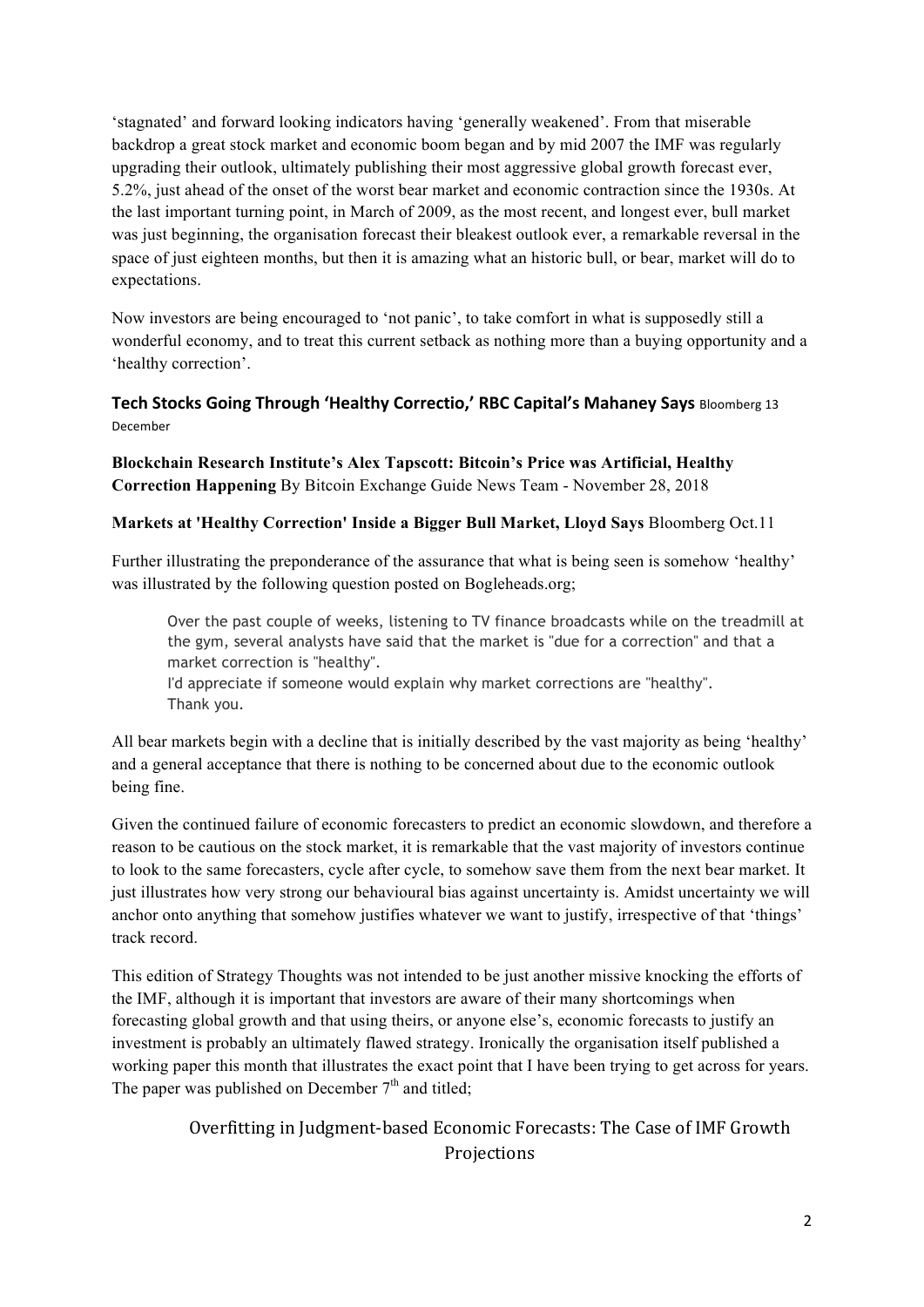The summary of the paper reads as follows;

I regress real GDP growth rates on the IMF's growth forecasts and find that IMF forecasts behave similarly to those generated by overfitted models, placing too much weight on observable predictors and underestimating the forces of mean reversion. I identify several such variables that explain forecasts well but are not predictors of actual growth. I show that, at long horizons, IMF forecasts are little better than a forecasting rule that uses no information other than the historical global sample average growth rate (i.e., a constant). Given the large noise component in forecasts, particularly at longer horizons, the paper calls into question the usefulness of judgment-based medium and long-run forecasts for policy analysis, including for debt sustainability assessments, and points to statistical methods to improve forecast accuracy by taking into account the risk of overfitting.

The paper illustrates at some length that most forecasts are nothing more than extrapolations, which explains why the most important turning points, which are in fact the most important moments for an investor, are never anticipated.

Don't expect the IMF, or virtually any other economic forecaster, to tell you that things don't look good and that a more cautious investment approach should be adopted, at least not at meaningfully useful time. By the time such commentary is being heard it is likely that most of the damage has already been done and that a positive surprise is far more likely than further, more severe, disappointment. We a currently a long way away from such a moment.

Finally, on the subject of economic forecasts, the working paper mentioned above reminds me of the famous Keynes quote;

> "Economists set themselves too easy, too useless a task if in tempestuous seasons they can only tell us that when the storm is long past the ocean is flat again."

# **A Global Narrowing Updated**

In the October edition of Strategy Thoughts I highlighted the danger of the enormous divergence in performance that had been seen between the US equity markets and those of the rest of the world. It included the following chart.

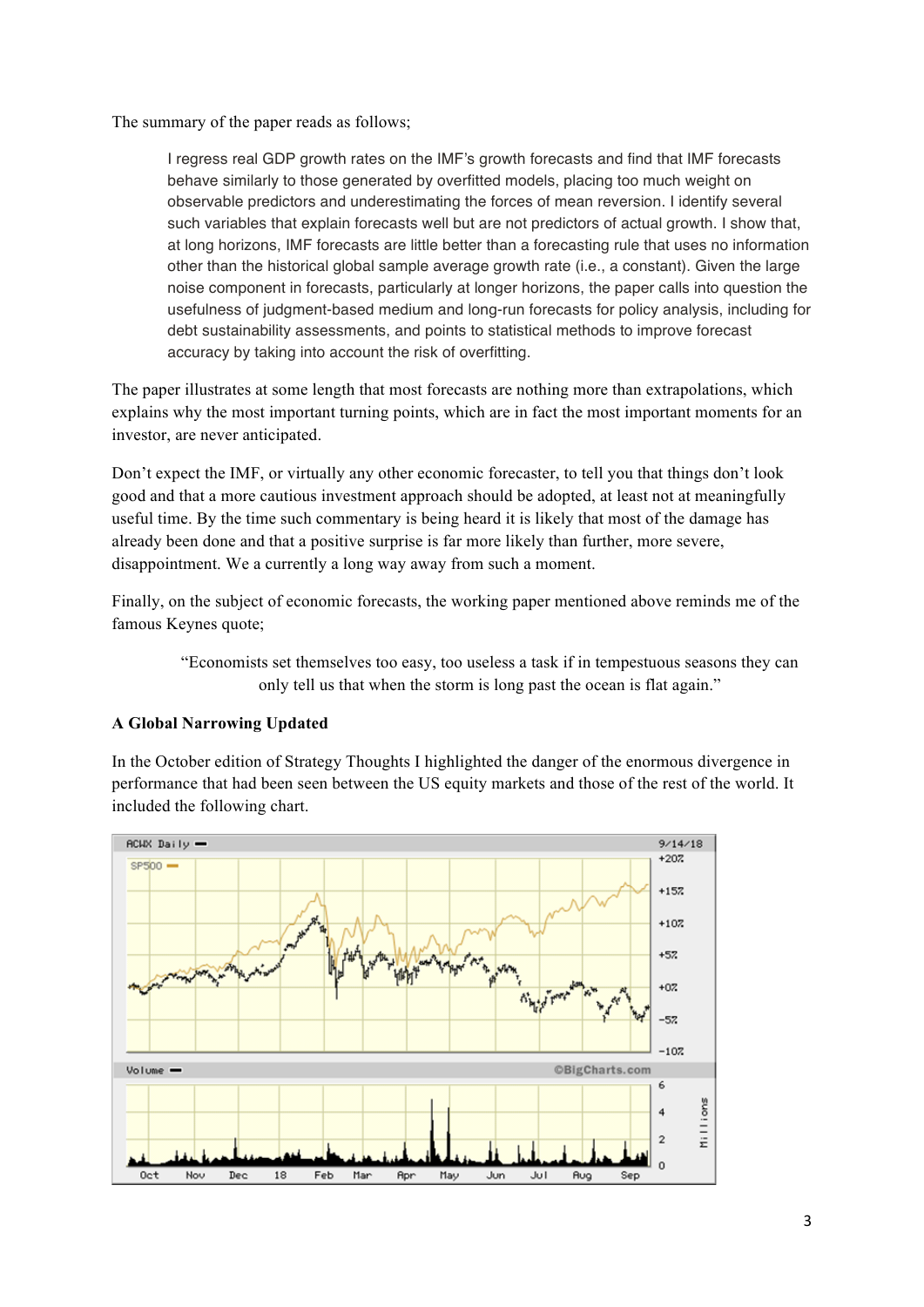The chart clearly showed how much the US had outperformed the world through the end of September.

I concluded that commentary with the following;

A reversion to the long term mean should be expected. This does not bode well for the US market and probably not for much of the rest of the world, although they may fall less and so relatively speaking outperform.

Since then a reversion to the mean has probably begun, although it is likely only in its early stages. An updated chart is shown below.



The gap that had built up over the last ten months may appear to have narrowed slightly, however, it is almost exactly the same as it was at both indices September highs. Of greater concern is the magnitude of the gap over the longer term. Substantial 'mean reversion' continues to be likely, and whilst this does not bode well for the US market, it probably only bodes slightly less well for the rest of the world.

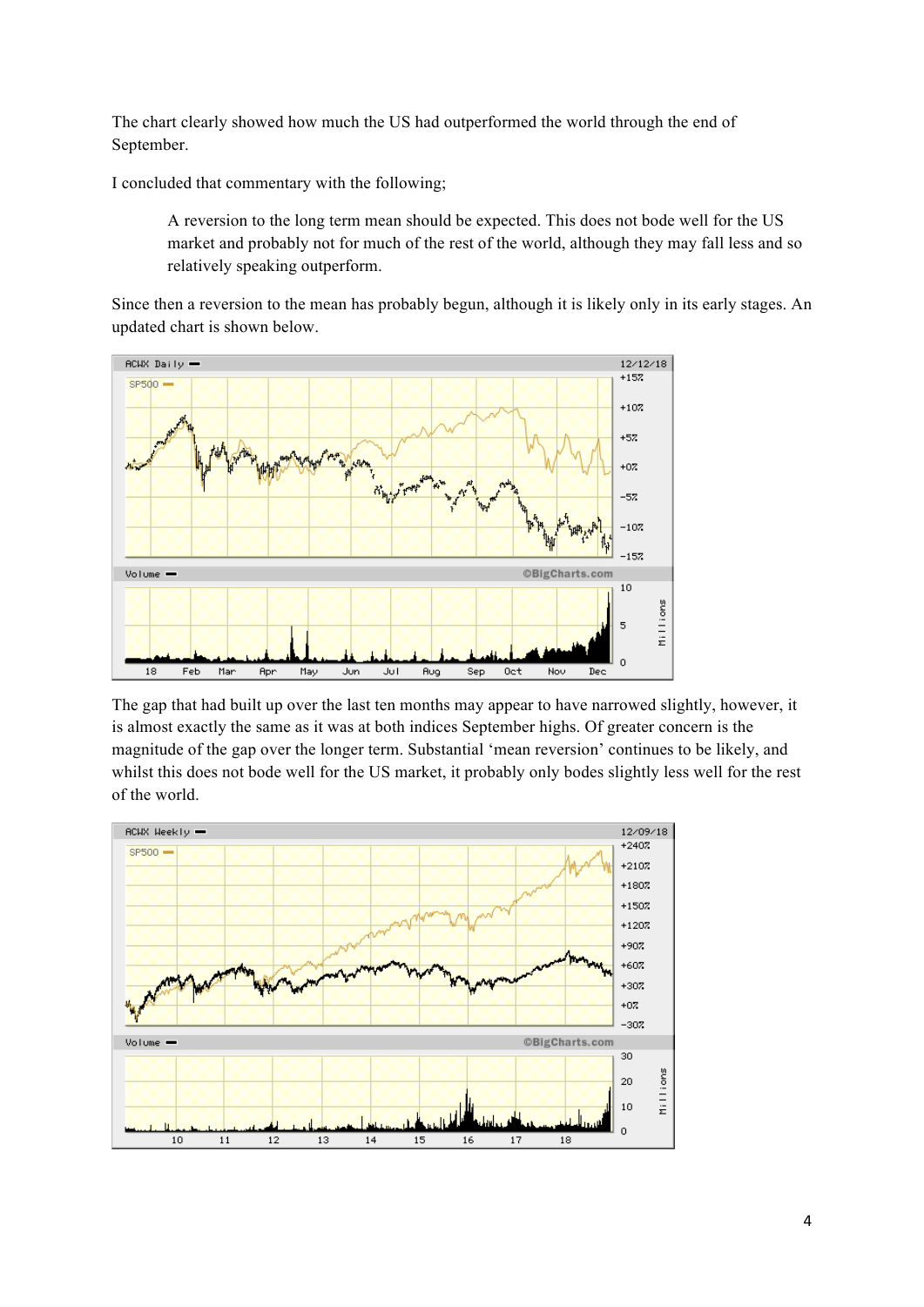### **FANG, a major reversal!**

In the October issue I highlighted the probably danger being presented by the dominance of the so called FANG stocks, and illustrated that their time in the sun may be limited now that investment banks were coming up with ever more convoluted instruments for retail investors to get involved in the sector. I wrote;

Typically, when one group begins to dominate investment banks scramble to cash in on the prevailing trend, usually just in time to get the last suckers in before the bust. This may be being seen now in FANG stocks. The following recently appeared in the Wall Street Journal. As well as highlighting the level of the current craze for these stocks it also highlighted that the issuers, not the underlying investors, usually fare the best.

New Way to Play FANG Stocks Falls Short for Some Investors 'Auto-callable' notes tied to tech stocks are gaining in popularity but aren't always delivering large payouts

This was written in early October. The following charts largely speak for themselves;

**Facebook** was recently down almost 45% from its high in July and 25% from its late September high.



**Apple** has fallen 30% in little more than the last two months.



**Netflix** was recently down more than 40% from its July high and 33% from its early October peak.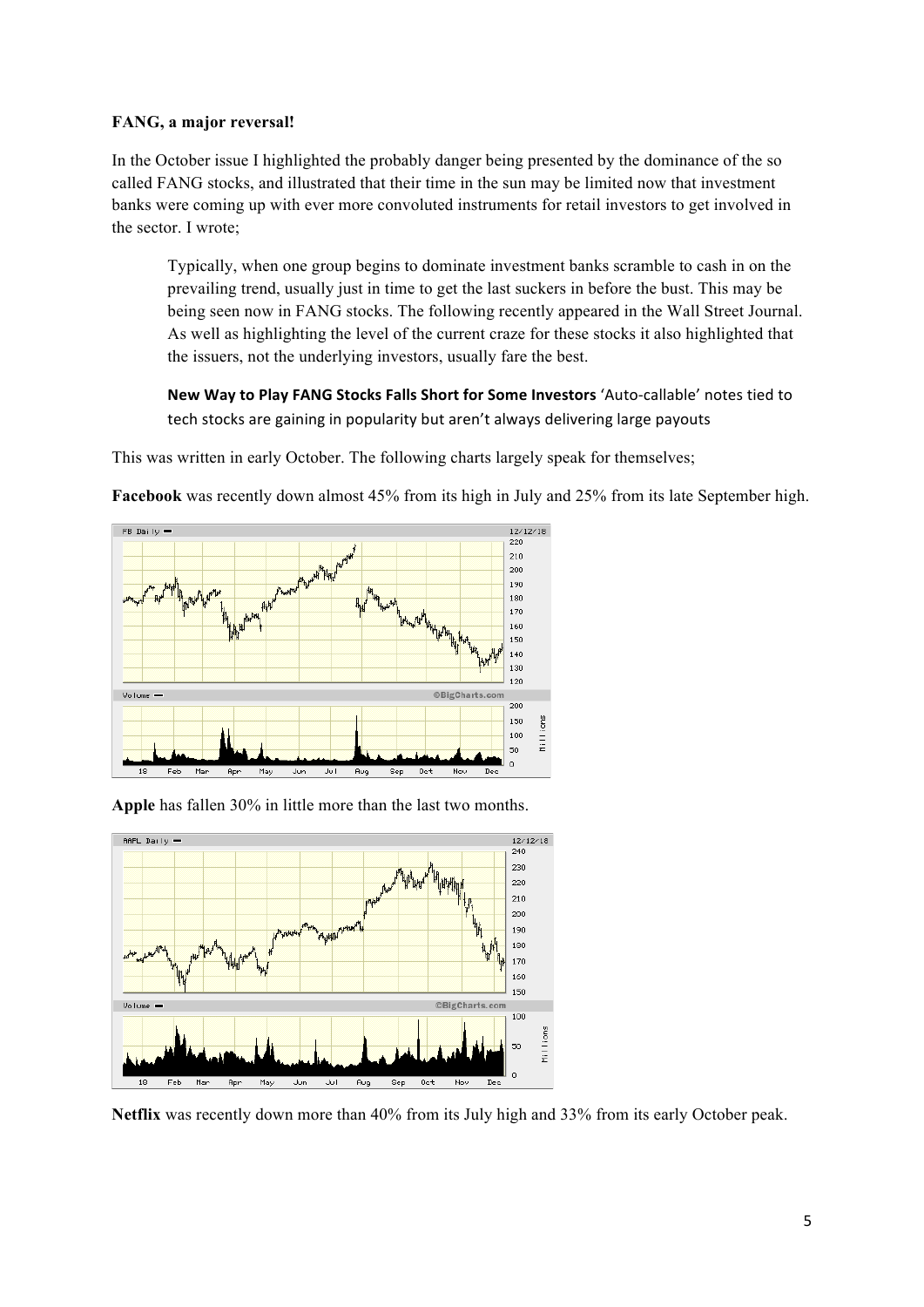

**Alphabet, or Google,** has fallen 20% since July and 17% since its early October peak.



Needless to say, those retail investors discussed in the Wall Street Journal article are probably getting something substantially different than the enhanced yield they were expecting. Three of the four FANGs included in the auto callable notes discussed peaked in June or July, it should not be too surprising that the issue date of these notes was 20<sup>th</sup> June.

### **Gold, an update**

In October I wrote

Whilst expectations in many equity markets are currently elevated the same can no longer be said for gold. In January, with gold trading at \$1350, it's highest price in more than a year, daily sentiment readings were over 90% bullish, however, since then both the price and sentiment expectations have markedly changed. By mid August, with gold having fallen almost \$200 in price, those same sentiment readings had collapsed to less than 10% bulls.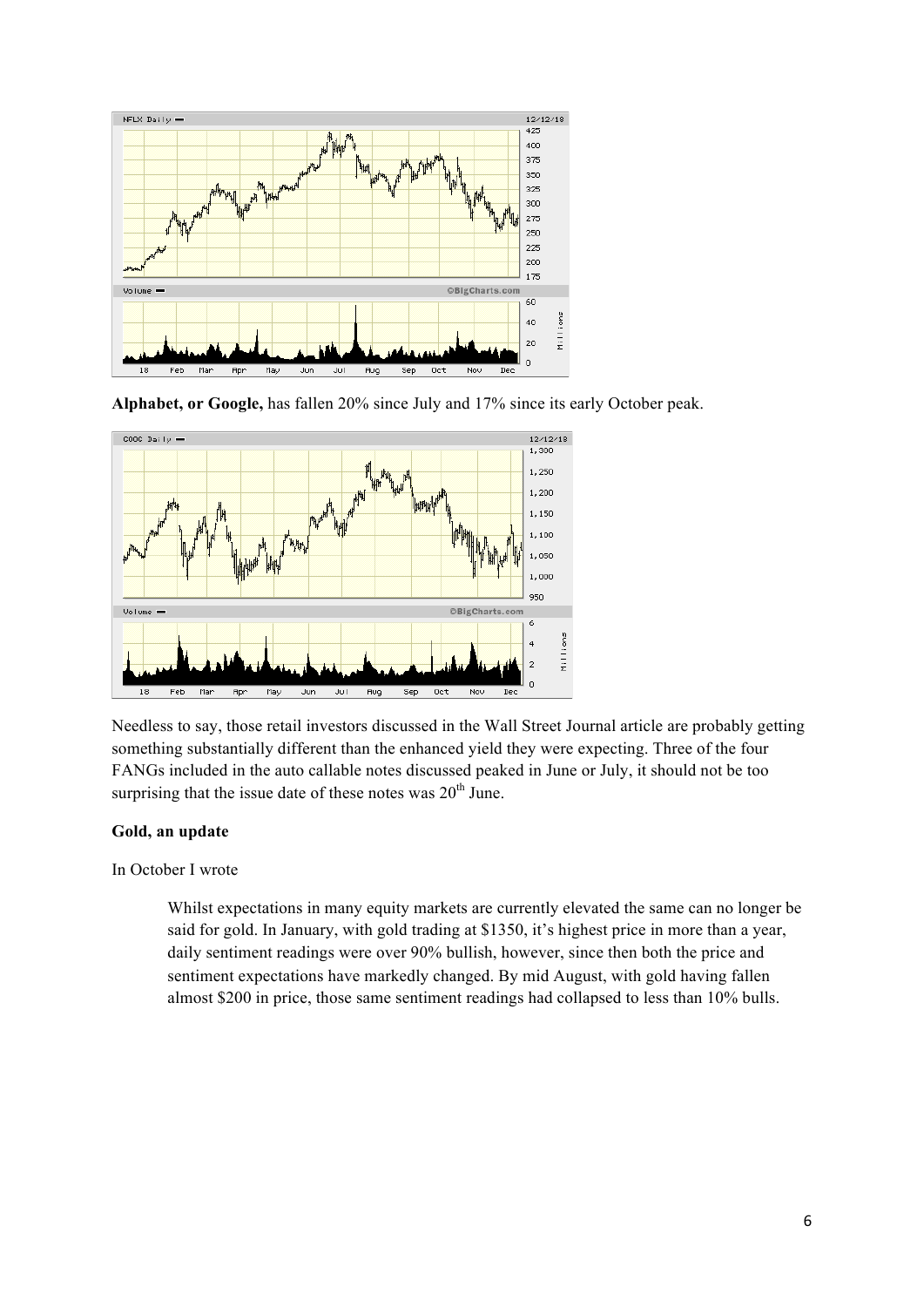

From such depressed expectations it would not be a surprise to see something of a reversal in gold, however, it would probably make sense to wait until the price rises slightly to confirm that a new bull move in gold has begun.

I concluded that segment by pointing out that if gold were to rise by about 3% the STA would be looking to get back into gold. Since then gold has risen, but in a very faltering fashion and some further, albeit modest, strength would be required to trigger a buy signal in gold at the end of this month in the STA model.



### **Oil**

I last wrote about the huge swings in expectations around the widely followed price of oil in late May. At the time I was attempting to highlight the futility in believing that somehow the price of oil, or anything in fact, was mechanistically related to supply and demand. At the time the price of oil was soaring and forecasts abounded for ever higher prices. A not dissimilar behaviour to that described in the IMF working paper discussed earlier, a simple extrapolation of recent trends. This was a neat reversal of the expectations seen a little over two years earlier when analysts were 'slashing' forecasts for the price of oil, some to as low as \$10 per barrel. In the May edition of Strategy Thoughts I wrote;

With hindsight it is obvious that 'slashing' forecasts was merely an extrapolation of the decline that had already been suffered, even though it may have been dressed up in a seemingly sensible assessment of supply and demand factors. It was also, far more importantly, an indication of just how bleak expectations were for the price of oil at that time. This raises the very important question of, where are we now, given that the price of oil, rather than cratering, has rocketed higher by close to 200%. Not surprisingly it is beginning to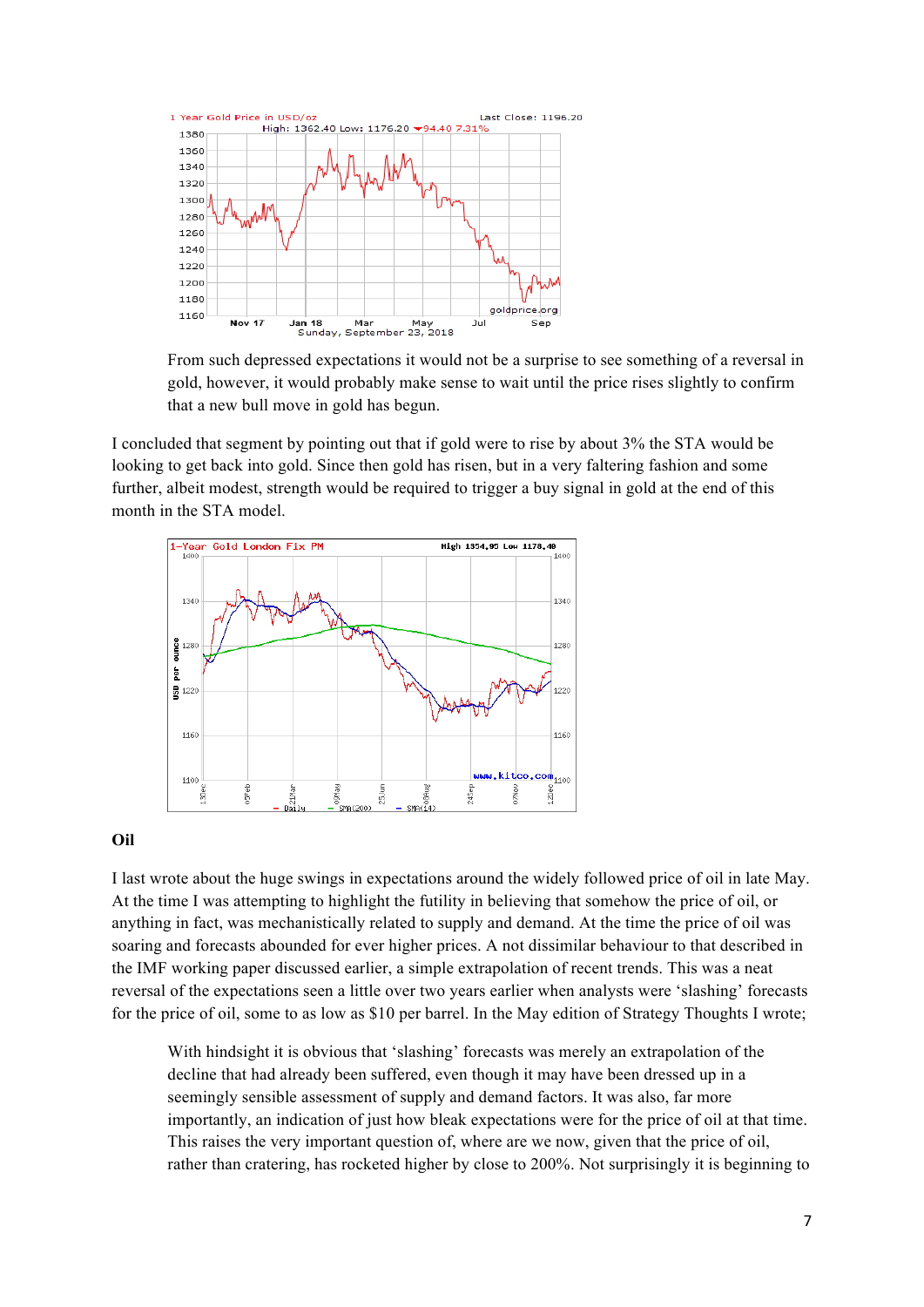appear that we are once again at an opposite extreme, analysts are seemingly leapfrogging over each other to come up with higher and higher forecasts.

Reuters recently reported; There is a risk that oil prices could hit \$100 per barrel next year for the first time since 2014, according to new research from Bank of America Merrill Lynch. It's primarily an old-fashioned case of more demand, less supply.

Daily FX ran the headline; Crude Oil Price Forecast: Oil Leads As OPEC Boosts Demand Forecast Investing.com reported; This Oil Rally Could Have Much Further To Go, and one of the same banks that 'slashed' their forecasts two and a half years ago, Morgan Stanley, says a Shipping Revolution Has Oil Headed for \$90 (Bloomberg 17th May 2018).

I concluded that discussion with an assessment of the possible outlook for oil prices, not based upon any understanding of the global supply / demand picture but based upon an appreciation of the extreme expectations that were by then so obvious.

 I now feel fairly comfortable writing something similar, but the exact opposite, of what I wrote in January 2016. If there is to be a surprise, or a disappointment, for oil investors going forward it looks far more likely to be a disappointment. Irrespective of how the widely followed supply and demand numbers may change.



The chart above shows the last twelve months price action for WTI futures on the NYMEX. Oil did briefly peak towards the end of May at close to \$70 before finally, in September and early October, rocketing to one final, and very fleeting, new high at \$76. Perhaps not surprisingly in late September expectations for where the price of oil was heading were continuing to rise, all based upon seemingly sensible and informed assessments of supply and demand. J P Morgan raised their forecast to \$85 in six months with a spike to \$90 likely and the EIA in early September raised their forecast for 2019 by 4.7% to \$67.36 and then one month later, after the price had risen even further, raised their 2019 forecast once more by 3.3% to \$69.36.

Obviously, those extreme expectations were delivered a massive disappointment in October and November as the price of WTI collapsed by \$26 or 35%. Now expectations are understandably less extreme, or at least more subdued. Some sort of bounce should be expected, however, it will be most